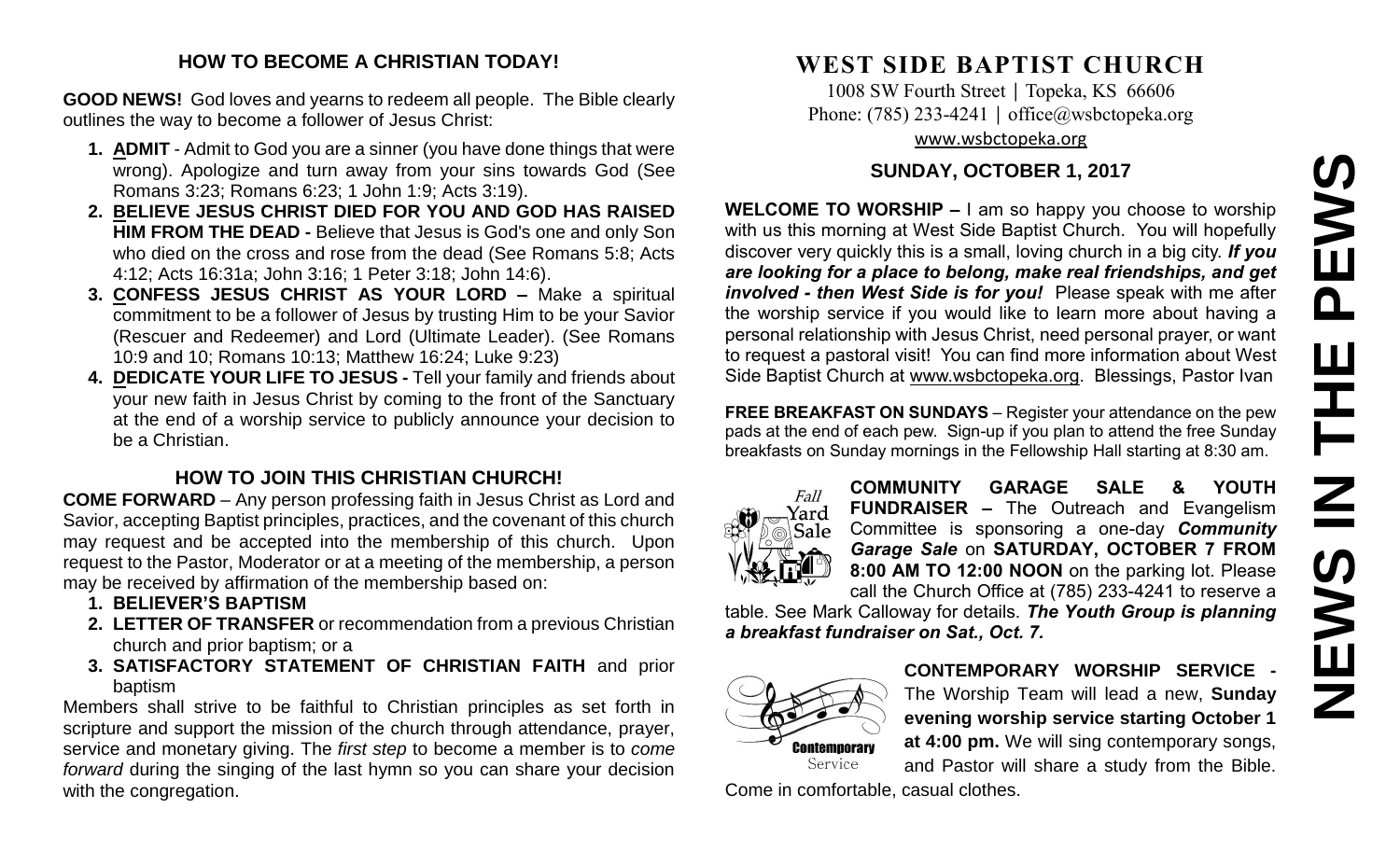

**TRUNK OR TREAT –** The Outreach and Evangelism Committee will sponsor a one-night Trunk or Treat at West Side Baptist Church on **Tuesday, October 31 from 5:00 to 7:00 pm**. Reserve a space by contacting the Church Office.

# Tral Reaion en l

**ABCCR ANNUAL GATHERING** – **Register for the annual American Baptist Churches of the Central Region**  American Baptist Churches (ABCCR) Gathering at Cross Winds Camp and **Conference Center (Hesston, KS) on Friday, October 13 and Saturday, October 14.** Our ABCUSA General Secretary, Rev. Dr. Lee B. Spitzer, will be the keynote speaker. International

Missionaries Keith and Debbie Myers will be sharing about their work in Central Mexico. Workshops will be led by Dr. Bill Hendricks, the Rev. Mike Justice, and Dr. Lee Spitzer on "Baptists, Jews and the Holocaust: The Hand of Sincere Friendship." Debbie Myers will speak at the AB Women's Ministries luncheon, and the speaker for the ABMen's luncheon will be Bob Schlecta, president of ABMen USA.

**BIBLE STUDIES –** Come for the free one-hour small group study of the biblical book, **"MICAH," on Wednesdays at 10:30 am in Holmer Hall**. The Bible study is taught start-to-finish ("lectio continua"), no previous experience necessary. Bible studies are free and open to the public.

**DOORSTEPS, INC. FALL FUNDRAISER -** Order your *Tamales & Cinnamon Rolls* directly from our local mission partner, *Doorsteps, Inc., September 30 - October 15* **by calling (785) 357-5341***.* The Cinnamon Rolls with cream cheese icing (6 pack) are \$9.00. The Tamales come in pork or beef (6 pack) are \$13.00. These items will be individually wrapped and frozen. You can pick up your orders the weekend of November 3 from your



Doorstep representative. Our Fall fundraiser helps with client needs, operating expenses in the last quarter of the year, and with our Christmas Store for adopted families. Get your orders in and don't miss out on these yummy treats! Doorstep is open for donations Monday thru Friday from 8:00 am – 3:00 pm. Doorsteps: 1119 SW 10<sup>th</sup> Avenue (10<sup>th</sup> & Buchanan). See Chuck Cozad for details.

### **WEEKLY CALENDAR**

#### **SUNDAY, OCTOBER 1**

| $8:30$ am | Free Breakfast (FH)              |
|-----------|----------------------------------|
| 8:30 am   | Partners in Prayer (S)           |
| $9:15$ am | <b>Sunday School</b>             |
| 10:30 am  | Worship (S)                      |
| $2:00$ pm | <b>Reception for Almira</b>      |
| $4:00$ pm | <b>Sing &amp; Praise Service</b> |
|           |                                  |

#### **MONDAY, OCTOBER 2**

|                   | 9:00 - 11:00 am Baby Closet Ministry |
|-------------------|--------------------------------------|
| $6:00 \text{ pm}$ | Capital City Men's Chorus (FH)       |

#### **TUESDAY, OCTOBER 3**

| $5:30 \text{ pm}$ | Ladies Night Out @ El Dorado Mexican Grill |
|-------------------|--------------------------------------------|
| $5:30 \text{ pm}$ | Mens Night Out @ El Dorado Mexican Grill   |

#### **WEDNESDAY, OCTOBER 4**

| $10:30$ am        | Bible Study (HH)                   |
|-------------------|------------------------------------|
| $4:00 - 6:00$ pm  | Fruit & Vegetable Food Pantry (FH) |
| $4:30$ pm         | Open Gym Time                      |
| $5:00 - 7:00$ pm  | <b>Baby Closet Ministry</b>        |
| $5:30 - 7:00$ pm  | WWW Kids Bible Club / Adult Study  |
| $7:00 \text{ pm}$ | <b>Choir Rehearsal</b>             |

#### **THURSDAY, OCTOBER 5**

| $1:00-3:00$ pm Baby Closet |                                             |
|----------------------------|---------------------------------------------|
| 6:00 PM                    | Neighborhood Improv. Association (NIA) (HH) |

#### **FRIDAY, OCTOBER 6**

#### **SATURDAY, OCTOBER 7**

| $8:00 - N$ oon | <b>Community Garage Sale</b> |
|----------------|------------------------------|
| $1:00$ pm      | Worship Team Practice (S)    |